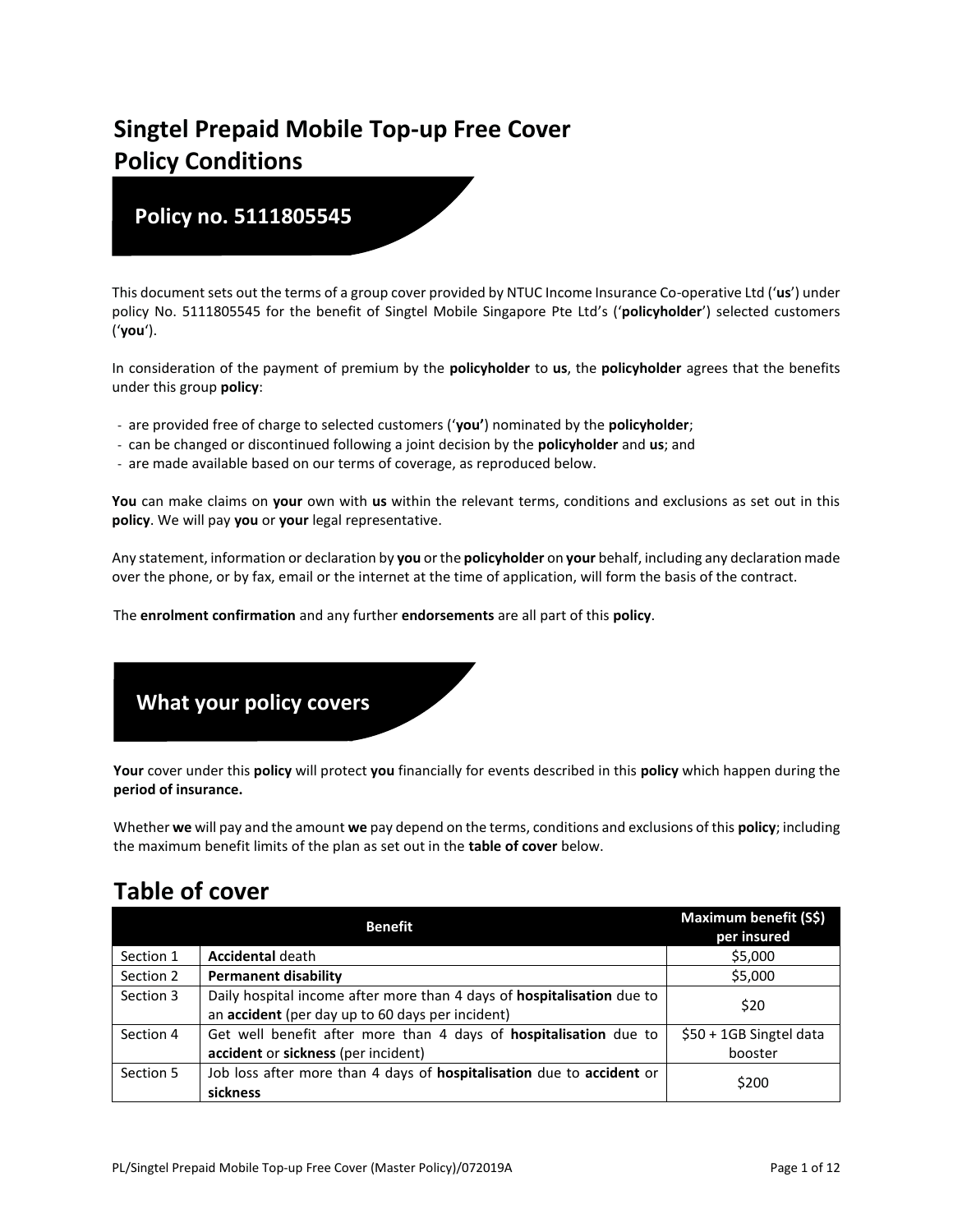# **Eligibility**

Cover under this **policy** is only available to **you** if:

- **you** are a Singaporean, Singapore permanent resident; or an individual holding a valid Singapore identification document such as an Employment Pass, Work Permit, Long Term Visit Pass or Student Pass;
- **you** are between 16 and 85 years of **age**;
- **your** application for cover under this **policy** has been approved by **us** and the **policyholder**; and
- the premium for **your** cover under this **policy** has been fully paid by the **policyholder**.



**Act of terrorism** means an act (which may include using or threatening force or violence) by any person or group, committed for political, religious, ideological or similar purposes, with the aim of influencing any government or to put the public, or any section of the public, in fear.

Robberies or other criminal acts mainly committed for personal gain and acts arising mainly as a result of personal relationships will not be considered as an **act of terrorism**. **Act of terrorism** also includes any act which is confirmed by the relevant government as an **act of terrorism**. Using nuclear, chemical or biological substances or weapons as a means of force or violence will also be considered an **act of terrorism**.

**Accident** or **accidental** means a sudden, violent, unexpected and external event which happens during the **period of insurance** and which must be the only cause of **injury**.

**Age** means **your** current **age** at the start date of the **period of insurance**.

**Endorsement** means an authorised amendment to this **policy** or cover under this **policy**.

**Enrolment confirmation** means the SMS sent to **your** registered mobile number which proves that **you** are covered under this **policy**, listing among other things, the **period of insurance** and the **start date**.

**Family member** means **your** husband or wife, children, parents, siblings, parents-in-law, brothers-in-law, sisters-inlaw, grandparents, grandparents-in-law, daughters-in-law, sons-in-law or grandchildren.

**Home country** means the country of **your** nationality.

**Hospital** means an establishment which is registered under the relevant national laws and regulations to care for and treat sick and injured people as bed-paying patients and which:

- has organised facilities for diagnosis, treatment and major surgery;
- provides nursing services by registered nurses 24 hours a day;
- is under the supervision of one or more **medical practitioners**; and
- is not mainly a clinic, a secure place to care for alcoholics or drug addicts, a nursing or rest or convalescent home or a home for the elderly or similar establishment.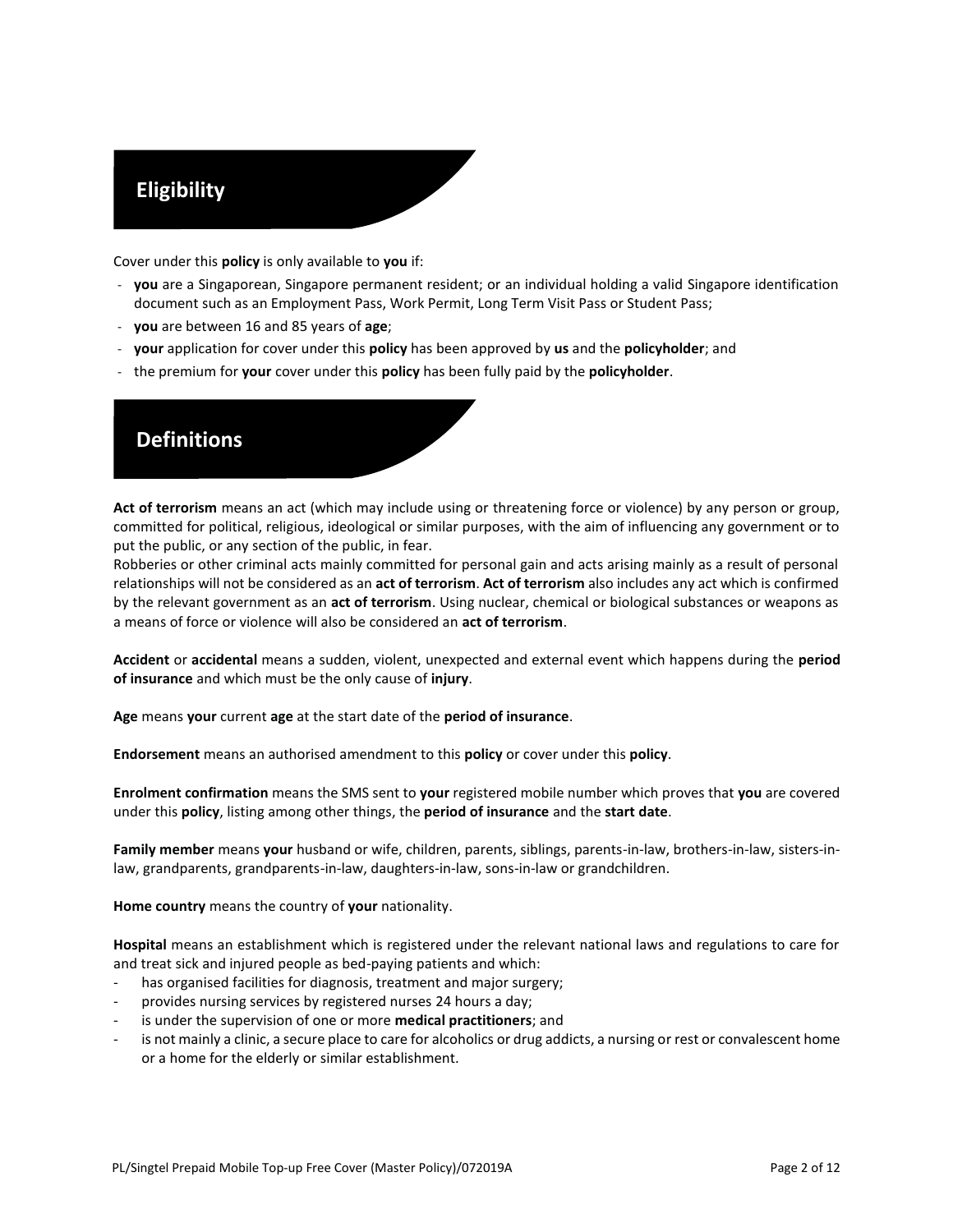**Hospitalised** or **hospitalisation** means staying at least 24 hours in a row in a **hospital** as a bed patient on the advice of, and under the regular care and attendance of, a **medical practitioner** and for which the **hospital** made a room and board charge.

**Injury** means damage or harm caused to **your** body during the **period of insurance** and which is caused only by an **accident**, and no other cause or condition.

**Known event** means any situation or incident which threatens or affects **your** employment, that **you** were aware of or could reasonably have been expected to know before **you** applied for cover under this **policy**.

**Losing** means **permanent** and total loss of use or loss by having part of the body cut or torn off (as listed in the scale of compensation table), as confirmed by **our medical practitioner**.

**Losing hearing** means **permanent** and total loss of hearing, as confirmed by **our medical practitioner**.

**Losing a limb** means **permanent** and total loss of, or loss of use of, a hand at or above the wrist or a foot at or above the ankle. This must be confirmed by **our medical practitioner**.

**Losing sight** means total and **permanent** loss of use of an eye which means **you** are absolutely blind in that eye and which is beyond cure either by surgical or other treatment. This must be confirmed by **our medical practitioner**.

**Losing speech** means **permanent** and total loss of the ability to speak and which is beyond cure either by surgical or other treatment, as confirmed by **our medical practitioner**.

**Medical practitioner** means any person registered and legally qualified as a doctor by a medical degree in Western medicine and authorised by Singapore's medical licensing authority to provide medical or surgical service within the scope of their licence and training. The **medical practitioner** should not be **you**, **your family member**, partner, business partner, employer, employee or agent.

**Period of insurance** means a 30-day period of cover under this **policy** from the **start date** as **indicated in the enrolment confirmation** to **you**.

**Permanent** means having lasted 12 consecutive months and at the expiry of that period, being beyond hope of improvement.

**Permanently disabled** or **permanent disability** means suffering from one of the items of disablement listed in the scale of compensation table under Section 2 of Benefits in this **policy**, and which was caused only by an **accident**, as long as:

- the disability lasts for 12 months in a row from the date of **accident**; and
- **our medical practitioner** confirms that it is not going to improve after 12 months.

**Permanent total disability** means total disability caused only by an **accident.** The total disability lasts for 12 months in a row from the date of **accident** and **our medical practitioner** confirms that it is not going to improve after 12 months and, whichever applies:

- stops **you** from working in any job for a salary or wage, or stops **you** from carrying out any business whatsoever for the rest of **your** life; or
- results in **you** being permanently bedridden where **you** are permanently confined to **your** bed because of **your injury**; or
- results in **you** being totally paralysed where **you** are totally unable to move **your** arms and legs.

**Policy** means this document with document # 5111805545 which is issued to the **policyholder**, including any **endorsements we** have issued, and the **enrolment confirmation**.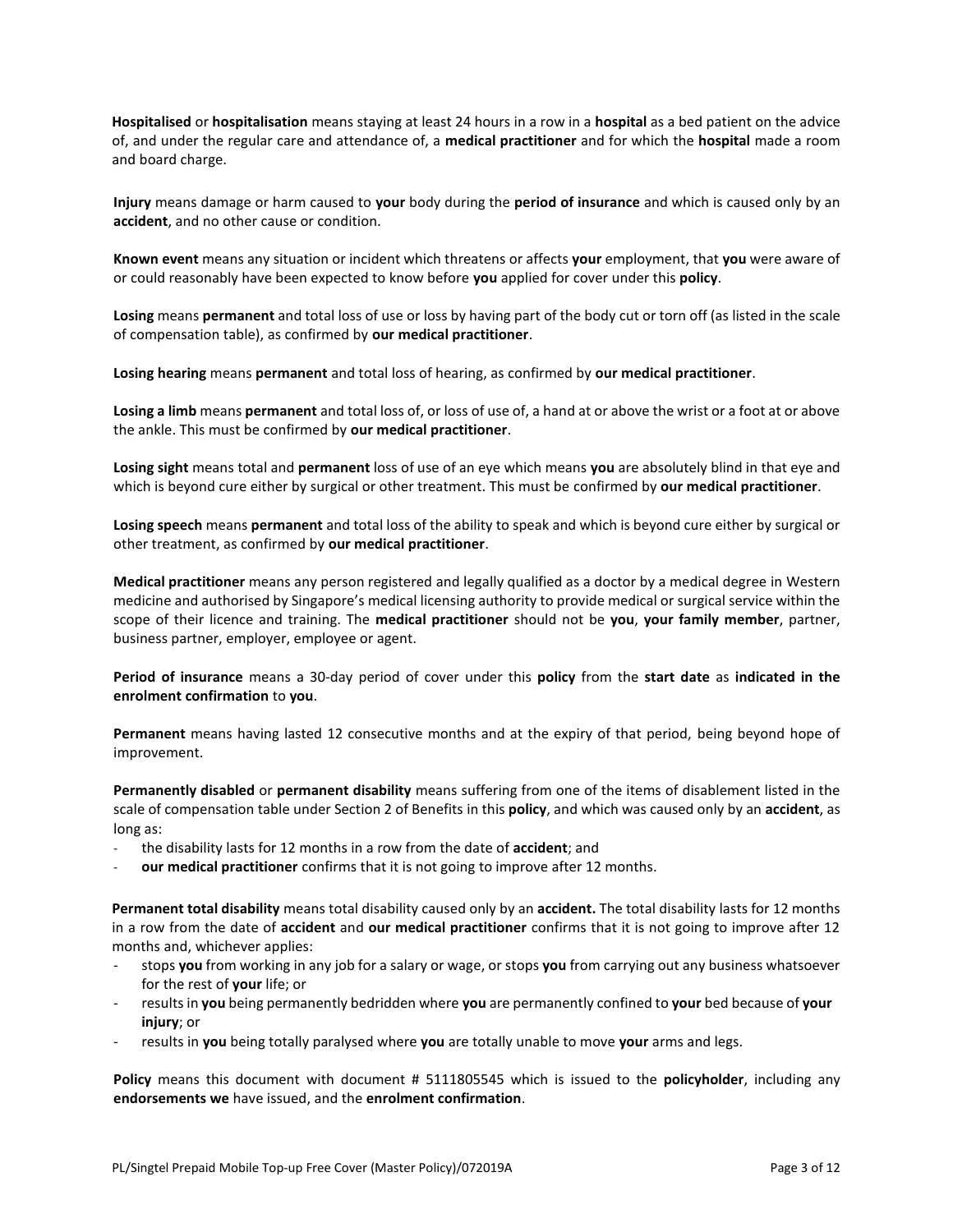**Policyholder** means Singtel Mobile Singapore Pte Ltd.

**Pre-existing medical condition** means any injury or sickness, including any complications which may arise:

- which **you** knew or should reasonably know; based on symptoms which existed before the start of the **period of insurance**;
- which **you** received diagnosis, consultation, medical treatment or prescribed drugs for within 12 months before the start of the **period of insurance**; or
- for which **you** have been asked to get medical treatment or medical advice by a **medical practitioner** within 12 months before the start of the **policy**.

**Prohibited person** means a person or entity who is, or who is **related** to a person or entity:

- subject to laws, regulations or sanctions administered by any inter-government, government, regulatory or law enforcement authorities of any country, which will prohibit or restrict **us** from providing insurance or carrying out any transaction under this policy, or
- who is involved in any terrorist or illegal activities or placed on sanctions listing or issued with freezing order.

**Related** includes relationships such as parent, step-parent, child, step-child, adopted child, spouse, sibling, stepsibling, adopted sibling, parent-in-law, child-in-law, sibling-in-law, cousin, uncle, aunt, grandparents, niece, nephew, grandchild, employee, employer, associate, parent company, subsidiary and shareholder.

**Relevant person** includes persons and entities such as the **policyholder**, insured person, trustee, settlor, beneficiary, assignee, nominee, payee, mortgagee, financier of the application/policy, and in relation to an entity, its director, partner, manager, person having executive authority, authorised signatory, shareholder or beneficial owner.

**Sickness** means worsening physical health during the **period of insurance** and is not caused by an **accident**, for which **you** need the treatment of a **medical practitioner**.

**Start date** means the date of commencement of **your** cover under this **policy** as shown in the **enrolment confirmation.**

**Table of cover** means the table showing the list of benefits **we** will pay for each benefit while this **policy** is in force. It will depend on the terms, conditions, limits, exclusions and qualifications of this **policy**.

**We**, **our**, **us**, and **Income** means NTUC Income Insurance Co-operative Limited.

**You, your,** and **yours** means the individual nominated by the **policyholder** to be covered under this **policy** and who meets the eligibility requirements as stated in this **policy.**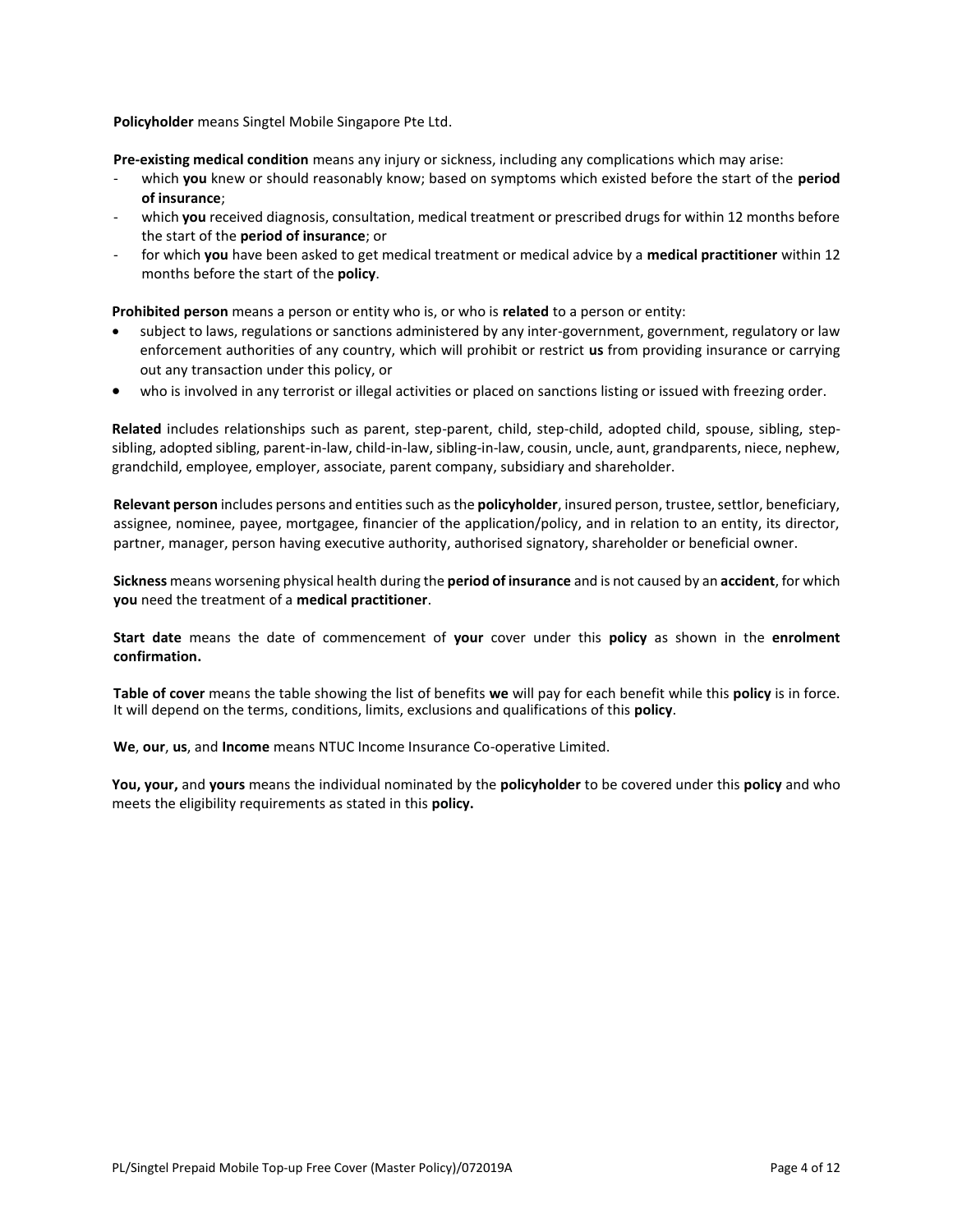# **Benefits**

<span id="page-4-1"></span><span id="page-4-0"></span>

| Section 1 - Accidental death                                                                                                             |                                                                                                                                                                                                                                                                          |                                                                                                                                                                                                                                                                                                                                        |  |  |
|------------------------------------------------------------------------------------------------------------------------------------------|--------------------------------------------------------------------------------------------------------------------------------------------------------------------------------------------------------------------------------------------------------------------------|----------------------------------------------------------------------------------------------------------------------------------------------------------------------------------------------------------------------------------------------------------------------------------------------------------------------------------------|--|--|
| When we will pay                                                                                                                         | What we pay                                                                                                                                                                                                                                                              | What we do not pay                                                                                                                                                                                                                                                                                                                     |  |  |
| If you are involved in an<br>Α<br>accident and due only to this<br>accident, you die within 30<br>days from the date of the<br>accident. | We will pay the maximum limits<br>1<br>as shown in the table of cover.<br>A claim can only be made under<br>2<br>either section 1 or 2 for the<br>same event but not under both.                                                                                         | Besides the general exclusions<br>listed in part 3 of the general<br>conditions, we will also not pay for<br>the following, or if loss or liability is<br>directly or indirectly caused by the<br>following.                                                                                                                           |  |  |
|                                                                                                                                          | 3<br>will<br>We<br>reduce<br>any<br>compensation<br>due<br>for<br>accidental<br>death<br>by<br>any<br>which<br>payment<br>we<br>have<br>already made for a permanent<br>disability suffered by you under<br>the scale of compensation<br>within the period of insurance. | $\mathbf{1}$<br>Death<br>caused<br>directly<br>or<br>indirectly by sickness and not<br>by an injury. For example, we<br>will not pay a claim if you die<br>from a heart attack.<br>Death<br>caused<br>directly<br>2<br>or<br>indirectly by any physical<br>disability which existed before<br>the start of the period of<br>insurance. |  |  |
| Section 2 - Permanent disability                                                                                                         |                                                                                                                                                                                                                                                                          |                                                                                                                                                                                                                                                                                                                                        |  |  |
| When we will pay<br>If you are involved in an<br>Α                                                                                       | What we pay<br>We will pay based on the scale<br>$\mathbf{1}$                                                                                                                                                                                                            | What we do not pay<br>Besides the general exclusions                                                                                                                                                                                                                                                                                   |  |  |
| accident and due only to this<br>accident,<br>you<br>become<br>permanently disabled within<br>30 days from the date of the<br>accident.  | of compensation table below,<br>up to the maximum limits as<br>shown in the table of cover.<br>A claim can only be made under<br>2<br>either section 1 or 2 for the                                                                                                      | listed in part 3 of the general<br>conditions, we will also not pay for<br>the following, or if loss or liability is<br>directly or indirectly caused by the<br>following.                                                                                                                                                             |  |  |
|                                                                                                                                          | same event but not under both.                                                                                                                                                                                                                                           | 1<br>Permanent disability caused<br>indirectly<br>directly<br>or<br>by<br>sickness and not by an injury.<br>For example, we will not pay a<br>if<br>become<br>claim<br>vou<br>permanently disabled after<br>suffering a stroke.                                                                                                        |  |  |
|                                                                                                                                          |                                                                                                                                                                                                                                                                          | Permanent disability caused<br>2<br>directly or indirectly by any<br>physical<br>disability<br>which<br>existed before the start of the<br>policy.                                                                                                                                                                                     |  |  |
|                                                                                                                                          |                                                                                                                                                                                                                                                                          | Extra compensation for any<br>3<br>specific item which is part of a<br>greater item due under this<br>period<br>of<br>insurance.<br>For                                                                                                                                                                                                |  |  |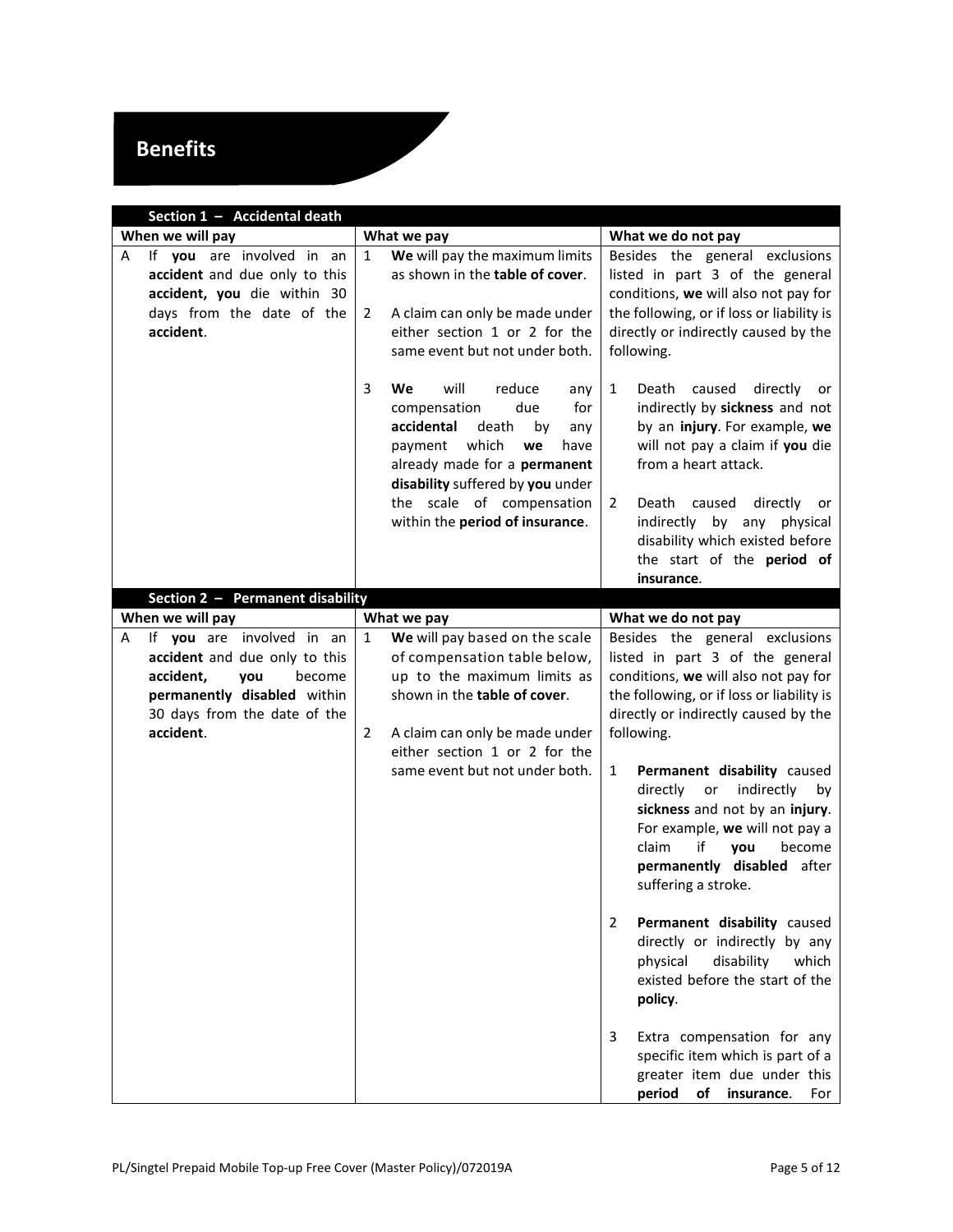<span id="page-5-0"></span>

| <b>Scale of compensation table</b> |                                                                                                                                                                                                                                                                                                                                                                                     |                                                                                                                                                                                                                                                                                                                                                                                                                                                                                                                                            | example, if payment is made<br>for the loss of upper limb, we<br>will not pay again for the loss<br>or finger or thumb.                                                                                                                                                                                                                                                                                                             |
|------------------------------------|-------------------------------------------------------------------------------------------------------------------------------------------------------------------------------------------------------------------------------------------------------------------------------------------------------------------------------------------------------------------------------------|--------------------------------------------------------------------------------------------------------------------------------------------------------------------------------------------------------------------------------------------------------------------------------------------------------------------------------------------------------------------------------------------------------------------------------------------------------------------------------------------------------------------------------------------|-------------------------------------------------------------------------------------------------------------------------------------------------------------------------------------------------------------------------------------------------------------------------------------------------------------------------------------------------------------------------------------------------------------------------------------|
| Item                               |                                                                                                                                                                                                                                                                                                                                                                                     | <b>Description of disability</b>                                                                                                                                                                                                                                                                                                                                                                                                                                                                                                           | Percentage of sum insured as<br>shown in the table of cover                                                                                                                                                                                                                                                                                                                                                                         |
| a.                                 | <b>Permanent total disability</b>                                                                                                                                                                                                                                                                                                                                                   |                                                                                                                                                                                                                                                                                                                                                                                                                                                                                                                                            | 100%                                                                                                                                                                                                                                                                                                                                                                                                                                |
| b.                                 | Losing sight of both eyes                                                                                                                                                                                                                                                                                                                                                           |                                                                                                                                                                                                                                                                                                                                                                                                                                                                                                                                            | 100%                                                                                                                                                                                                                                                                                                                                                                                                                                |
| c.                                 | Losing two limbs                                                                                                                                                                                                                                                                                                                                                                    |                                                                                                                                                                                                                                                                                                                                                                                                                                                                                                                                            | 100%                                                                                                                                                                                                                                                                                                                                                                                                                                |
| d.                                 |                                                                                                                                                                                                                                                                                                                                                                                     | Losing sight of one eye, except perception of light                                                                                                                                                                                                                                                                                                                                                                                                                                                                                        | 50%                                                                                                                                                                                                                                                                                                                                                                                                                                 |
| e.                                 | Losing one limb                                                                                                                                                                                                                                                                                                                                                                     |                                                                                                                                                                                                                                                                                                                                                                                                                                                                                                                                            | 50%                                                                                                                                                                                                                                                                                                                                                                                                                                 |
| f.                                 | <b>Losing speech</b>                                                                                                                                                                                                                                                                                                                                                                |                                                                                                                                                                                                                                                                                                                                                                                                                                                                                                                                            | 50%                                                                                                                                                                                                                                                                                                                                                                                                                                 |
| g.                                 | Losing hearing in both ears                                                                                                                                                                                                                                                                                                                                                         |                                                                                                                                                                                                                                                                                                                                                                                                                                                                                                                                            | 50%                                                                                                                                                                                                                                                                                                                                                                                                                                 |
| h.                                 |                                                                                                                                                                                                                                                                                                                                                                                     | Losing four fingers and thumb of one hand                                                                                                                                                                                                                                                                                                                                                                                                                                                                                                  | 50%                                                                                                                                                                                                                                                                                                                                                                                                                                 |
| i.<br>j.                           | <b>Third Degree Burns</b><br>equal to or greater than 8%;<br>$\qquad \qquad \blacksquare$<br>$\qquad \qquad \blacksquare$<br>equal to or greater than 20%                                                                                                                                                                                                                           | Head - Damage as a percentage of total body surface area<br>equal to or greater than 5% but less than 8%; or<br>equal to or greater than 2% but less than 5%<br>Body - Damage as a percentage of total body surface area<br>equal to or greater than 15% but less than 20%<br>equal to or greater than 10% but less than 15%<br>We will not pay any compensation if the disability is not listed in the scale of compensation table.<br>The total of all percentages of the sum insured due under this section will not be more than 100%. | 100%<br>75%<br>50%<br>100%<br>75%<br>50%                                                                                                                                                                                                                                                                                                                                                                                            |
|                                    |                                                                                                                                                                                                                                                                                                                                                                                     | Section 3 - Daily hospital income after more than 4 days of hospitalisation due to an accident                                                                                                                                                                                                                                                                                                                                                                                                                                             |                                                                                                                                                                                                                                                                                                                                                                                                                                     |
| When we will pay<br>Α              | If you are hospitalised on the                                                                                                                                                                                                                                                                                                                                                      | What we pay<br>We will pay a daily benefit, as<br>$\mathbf{1}$                                                                                                                                                                                                                                                                                                                                                                                                                                                                             | What we do not pay<br>Besides the general exclusions                                                                                                                                                                                                                                                                                                                                                                                |
| advice<br>leave the hospital.      | of<br>medical<br>a<br>practitioner for more than 4<br>full days due to an accident.<br>This benefit will end once you<br>For any subsequent period of<br>hospitalisation caused by the<br>same accident, or related<br>cause, we will add the number<br>of days of hospital stay for the<br>same accident, unless the<br>periods of hospitalisation are<br>at least 2 months apart. | shown in the table of cover, for<br>each complete 24-hour period<br>that you are hospitalised in the<br>hospital as a bed patient, up to<br>60 days for every accident.<br>We will only pay one claim<br>2<br>under this benefit for each<br>accident.                                                                                                                                                                                                                                                                                     | listed in part 3 of the general<br>conditions, we will also not pay for<br>the following, or if loss or liability is<br>directly or indirectly caused by the<br>following.<br>$\mathbf{1}$<br>Hospitalisation caused directly<br>or indirectly by sickness and<br>not by an injury. For example,<br>we will not pay a claim if you<br>are hospitalised due to a heart<br>attack.<br>Hospitalisation of 4 full days or<br>2<br>less. |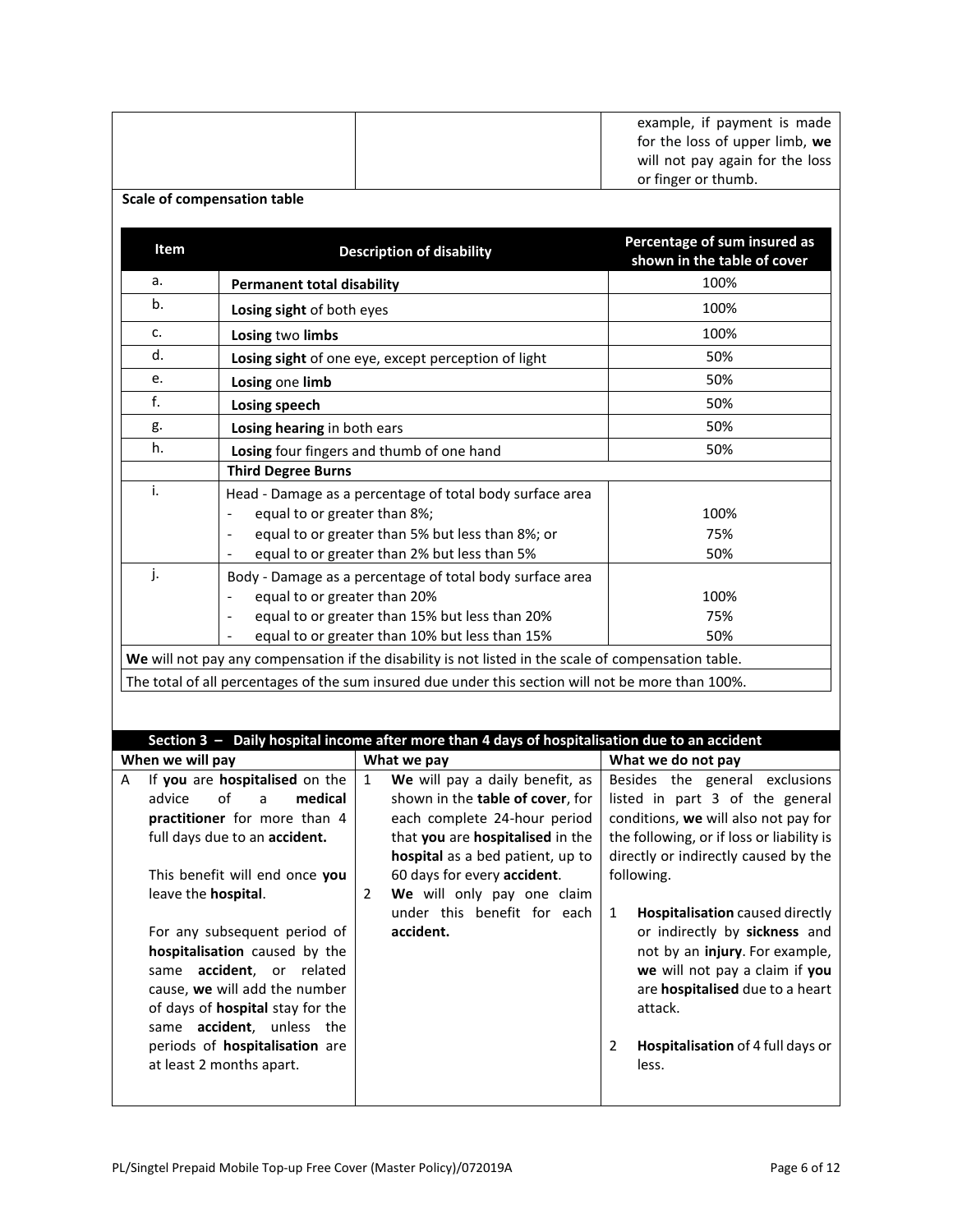<span id="page-6-1"></span><span id="page-6-0"></span>

| Section 4 - Get well benefit after more than 4 days of hospitalisation due to accident or sickness                                                                                                                                                                                                                                                                                                 |                                                                                                                                                                                                                                                                                              |                                                                                                                                                                                                                                                                                                                                                                                                                |
|----------------------------------------------------------------------------------------------------------------------------------------------------------------------------------------------------------------------------------------------------------------------------------------------------------------------------------------------------------------------------------------------------|----------------------------------------------------------------------------------------------------------------------------------------------------------------------------------------------------------------------------------------------------------------------------------------------|----------------------------------------------------------------------------------------------------------------------------------------------------------------------------------------------------------------------------------------------------------------------------------------------------------------------------------------------------------------------------------------------------------------|
| When we will pay                                                                                                                                                                                                                                                                                                                                                                                   | What we pay                                                                                                                                                                                                                                                                                  | What we do not pay                                                                                                                                                                                                                                                                                                                                                                                             |
| If you have recovered well and<br>Α<br>are fit to resume work on the<br>of<br>advice<br>medical<br>a<br>after<br>practitioner<br>being<br>hospitalised for more than 4<br>full days due to an accident or<br>sickness.                                                                                                                                                                             | We will pay the cash benefit as<br>$\mathbf{1}$<br>shown in the table of cover.<br>We will only pay one claim<br>under this benefit for each<br>accident or sickness.<br>$\overline{2}$<br>A claim can only be made under<br>either section 4 or 5 for the<br>same event but not under both. | The general exclusions listed in part<br>3 of the general conditions.                                                                                                                                                                                                                                                                                                                                          |
| When we will pay                                                                                                                                                                                                                                                                                                                                                                                   | Section 5 - Job loss after more than 4 days of hospitalisation due to accident or sickness<br>What we pay                                                                                                                                                                                    | What we do not pay                                                                                                                                                                                                                                                                                                                                                                                             |
| unemployed for at least 30<br>days solely because you are no<br>longer medically fit to take on<br>any form of employment with<br>your employer after being<br>hospitalised for more than 4<br>full days due to an accident or<br>sickness.<br>You must provide a letter of<br>termination from your employer<br>showing the reason for termination.<br>You must not be offered alternative        | shown in the table of cover.<br>$\overline{2}$<br>A claim can only be made under<br>either section 4 or 5 for the<br>same event but not under both.                                                                                                                                          | listed in part 3 of the general<br>conditions, we will also not pay for<br>the following, or if loss or liability is<br>directly or indirectly caused by the<br>following.<br>Termination of employment<br>1<br>due to any reason other than<br>you no longer being medically<br>fit to perform the major duties<br>connected<br>with<br>your<br>employment.<br>$\overline{2}$<br>You choosing not to continue |
| employment<br>subsidiary,<br>in<br>a<br>affiliated or associated company of<br>your employer, or a company<br>working with your employer within<br>1 year from the date of your<br>termination.<br>If you have more than one<br>employer, this benefit is only<br>applicable<br>main<br>to<br>vour<br>employment, i.e. the employment<br>which contributes the majority of<br>your monthly salary. |                                                                                                                                                                                                                                                                                              | with your employment, or<br>choosing not take on an<br>alternative position offered by<br>your employer.<br>3<br>You being self-employed, or<br>engaged<br>in<br>casual<br>employment,<br>temporary<br>assignments, or odd-jobs.<br>Expiration<br>employment<br>4<br>of<br>resignation<br>contract,<br>or<br>retirement.                                                                                       |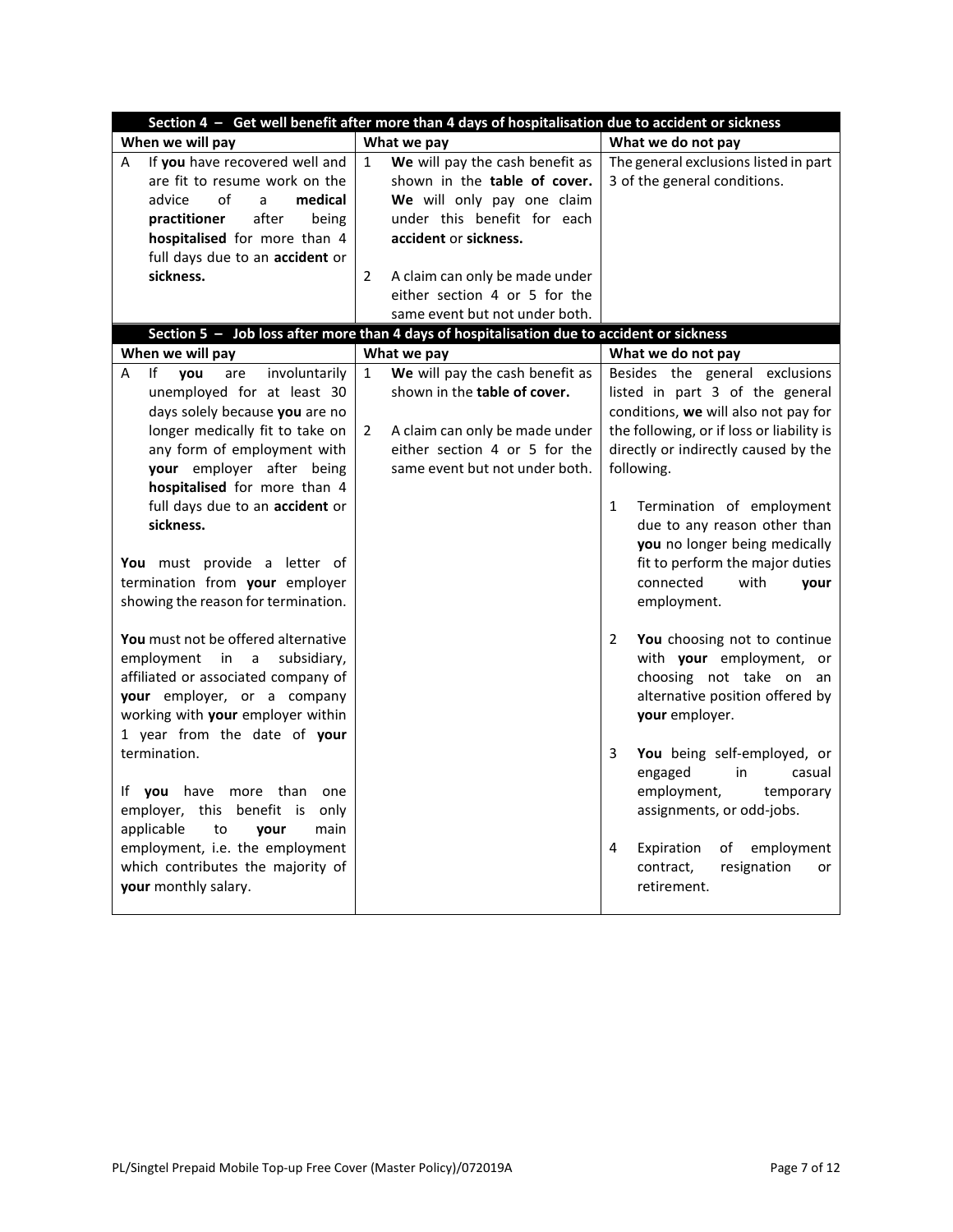# **General Conditions**

### **1. Geographic scope**

This **policy** covers **you** both in and outside of Singapore; except when you are in **your home country** for periods exceeding thirty days at any one time.

### **2. Benefit Extensions**

#### **a. Exposure**

If **you** suffer an **injury** or die because **you** were exposed to natural elements due to an **accident**, **we** will pay up to the limit shown in the relevant section in the **table of cover**.

#### **b. Suffocation by smoke, poisonous fumes, gas or drowning**

If **you** suffer an **injury** or die from **accidentally** breathing in smoke, poisonous fumes, gas or by drowning during the **period of insurance**, **we** will pay up to the limit described in the relevant section as shown in the **table of cover**. This extension is only valid if the event does not arise because of **your** deliberate act.

#### <span id="page-7-0"></span>**3. General Exclusions**

This **policy** does not cover claims for loss or liability directly or indirectly caused by or arising from the following.

#### **a** Any **known event**.

- **b You** deliberately injuring yourself, committing suicide or attempted suicide while sane or insane, **your** criminal act, provoked assault, deliberate acts or putting yourself in danger (unless **you** are trying to save human life).
- **c** The effect or influence of alcohol or drugs.
- **d** Pregnancy, childbirth, abortion, miscarriage or all complications or death arising from these conditions,
- **e** Mental problems or insanity.
- **f** Sexually transmitted infections, human immunodeficiency virus (HIV) or any HIV-related illness including acquired immunity deficiency syndrome (AIDS) or any mutant derivatives or variations of this however they are caused.
- **g Pre-existing medical conditions** or physical problems which existed before the **start date**.
- **h You** taking part in flying or other aerial activities except as a fare-paying passenger in a licensed passengercarrying aircraft.
- **i You** taking part in any kind of speed contest or racing (other than on foot).
- **j You** taking part in any dangerous activities or sports including caving, potholing, rock climbing (except on manmade walls) or mountaineering which involves using ropes, any underwater activities involving underwater breathing apparatus, sky diving, cliff diving, bungee jumping, BASE (building, antenna, span, earth) jumping, paragliding, hang-gliding, parachuting, white-water rafting, dragon boating, hunting, horse riding, polo show, jumping, mountain biking unless **we** have otherwise agreed in writing, but not including the following activities carried out for leisure purpose under the supervision of a licensed guide or instructor: hot-air ballooning, ice or winter sports, hiking or trekking if done outside Singapore.
- **k** The consequence of any **act of terrorism**, war, revolution or any similar event.
- **l** Radioactivity or damage from any nuclear fuel, material or waste.
- **m You** failing to take reasonable efforts to avoid **injury** or minimize claims under this **policy**.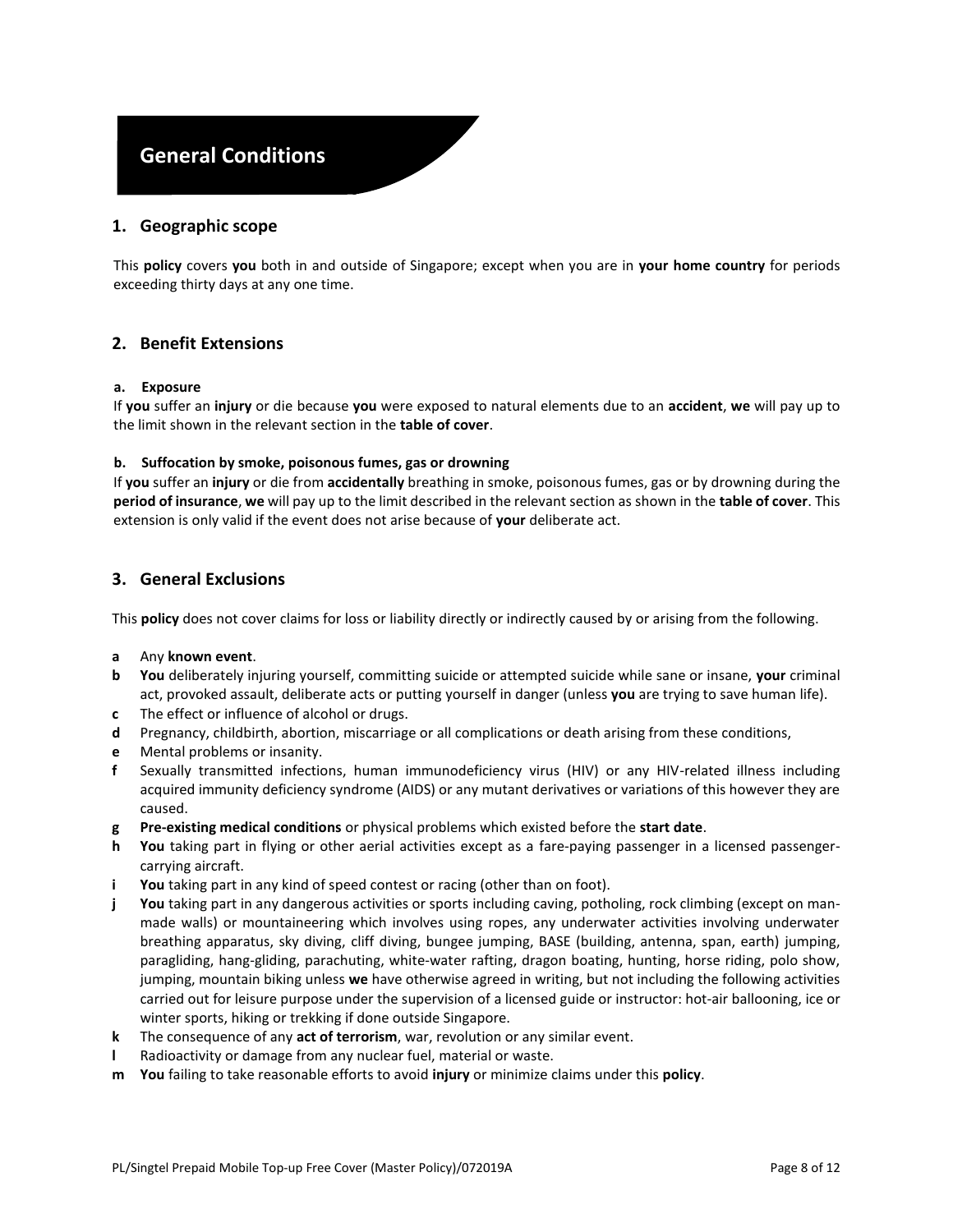**n You** taking part in any naval, military or air forces services or training or taking part in operations of an offensive nature planned or carried out by the civil or military authorities.

If **we** refuse to pay a claim as a result of any of the exclusions listed above and **you** disagree with **our** decision, **you**  are responsible for proving that **we** are legally responsible for the claim. If any part of any exclusion is found to be invalid or **we** cannot enforce it, it will not affect the rest of the exclusions.

#### <span id="page-8-0"></span>**4. Premium payment warranty**

Any premium due for **your** cover under this **policy** must be paid by the **policyholder** and actually received in full by **us** within 60 days of **your start date** of cover**.** 

In the event that any premium due is not paid and actually received in full by **us** within the 60-day period referred to above, then **your** cover under this **policy** may be terminated after the expiry of the 60-day period from the **start date** of **your** cover.

### **5. Paying benefits**

**We** will only pay the benefits listed in this **policy** only if:

- a the **policyholder** has met general condition [4;](#page-8-0) and
- b **you** have given **us** satisfactory proof of the claim as described in general conditio[n 12.](#page-9-0)

**We** will pay all benefits shown in the **table of cover** to **you** unless **you** die as described in [Section 1](#page-4-0) – [Accidental](#page-4-0)  [death,](#page-4-0) in which case **we** will pay the benefits to **your** legal representative.

When **we** pay the benefits as described above, **we** will have no further legal responsibility to **you** under this **policy** for the claim.

#### <span id="page-8-1"></span>**6. Misrepresentation**

**We** will treat **your** cover under this **policy** as void if **you** or the **policyholder,** on **your** behalf, withhold or misrepresent any information which may affect **our** decision to accept **your** cover under this **policy**.

# <span id="page-8-2"></span>**7. Fraud**

**You** must not act in a fraudulent way. **We** will take the action shown below if **you**, or anyone acting for **you**:

- **a** make a claim under this **policy** knowing the claim to be false or fraudulently exaggerated in any way;
- **b** make a statement to support a claim knowing the statement to be false in any way;
- **c** send **us** a document to support a claim knowing the document to be forged or false in any way; or
- **d** make a claim for any **loss** or damage caused by **your** deliberate act or with **your** knowledge.

#### **We** will:

- **a** not pay the claim;
- **b** not pay any other claim which has been or will be made under this **policy** in relation to **you**;
- **c** declare your cover under this **policy** invalid;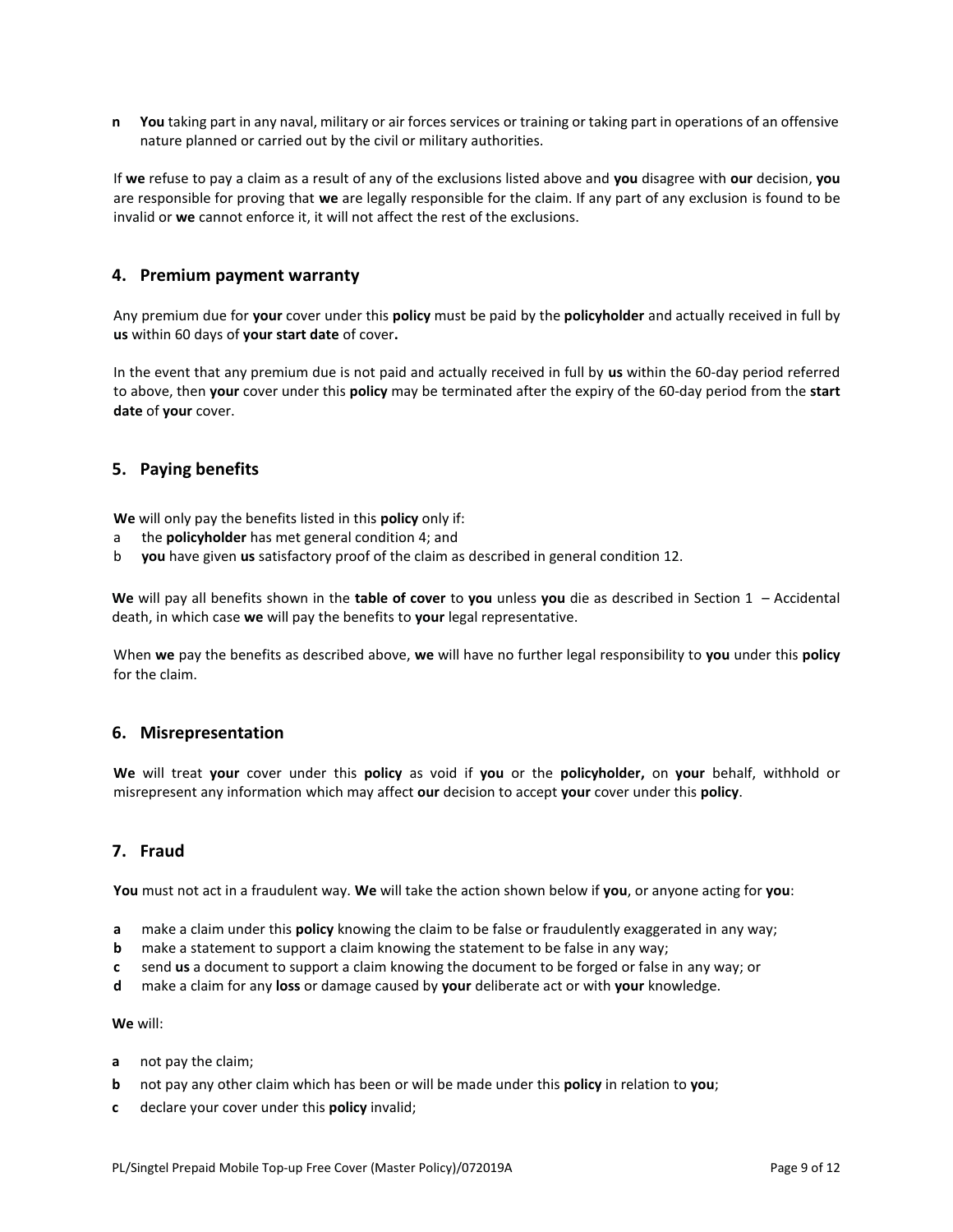- **d** recover from **you** the amount of any claim **we** have already paid to **you** or **your** legal representative under this **policy**;
- **e** not refund any premium to the **policyholder** for **your** cover;
- **f** not allow **you** to buy other policies from **us**; or
- **g** report **you** to the police.

#### **8. Reasonable Care**

**You** must take all reasonable precautions to avoid **accidents, injury** and **sickness** and take all practical steps to minimize claims.

#### **9. Duplicate cover**

If **you** have more than one cover under this **policy**, **we** will pay the benefit under only one cover for the same **accident** or **sickness you** suffer.

### **10. Taking over your rights**

**We** can take over any rights to defend or settle any claim and to take proceedings in **your** name to enforce **your** or **our** rights against any other person.

### **11. Claims conditions**

**You** must tell **us** as soon as possible, and in any case within 30 days about any event which may give rise to a claim under this **policy**. **We** have the right to reject **your** claim and **we** will not be liable to pay any claim if **you** tell **us** later than 30 days from the date of event.

**We** will pay all claims in Singapore Dollars.

#### <span id="page-9-0"></span>**12. What to provide when sending us a claim**

**You** or **your** legal representative must supply all information, reports, original invoices and receipts, evidence, medical certificates, documents (such as translation of a foreign-language document into the English language), confirmed by oath if necessary, **we** may need before **we** assess any claim.

## <span id="page-9-1"></span>**13. Cancellation and alteration**

- **a We** can cancel **your** cover under this **policy** by giving the **policyholder** seven days' notice, whether mailing address, email address, or contact number. The cancellation notice is deemed to be received on the same day if **we** deliver the notice by hand, mail, fax or email. To avoid doubt, **we** are not obligated to inform **you** of the cancellation.
- **b** The **policyholder** may cancel **your** cover under this **policy** by writing to **us**. The date of cancellation will depend on when **we** receive the notice of cancellation from the **policyholder**.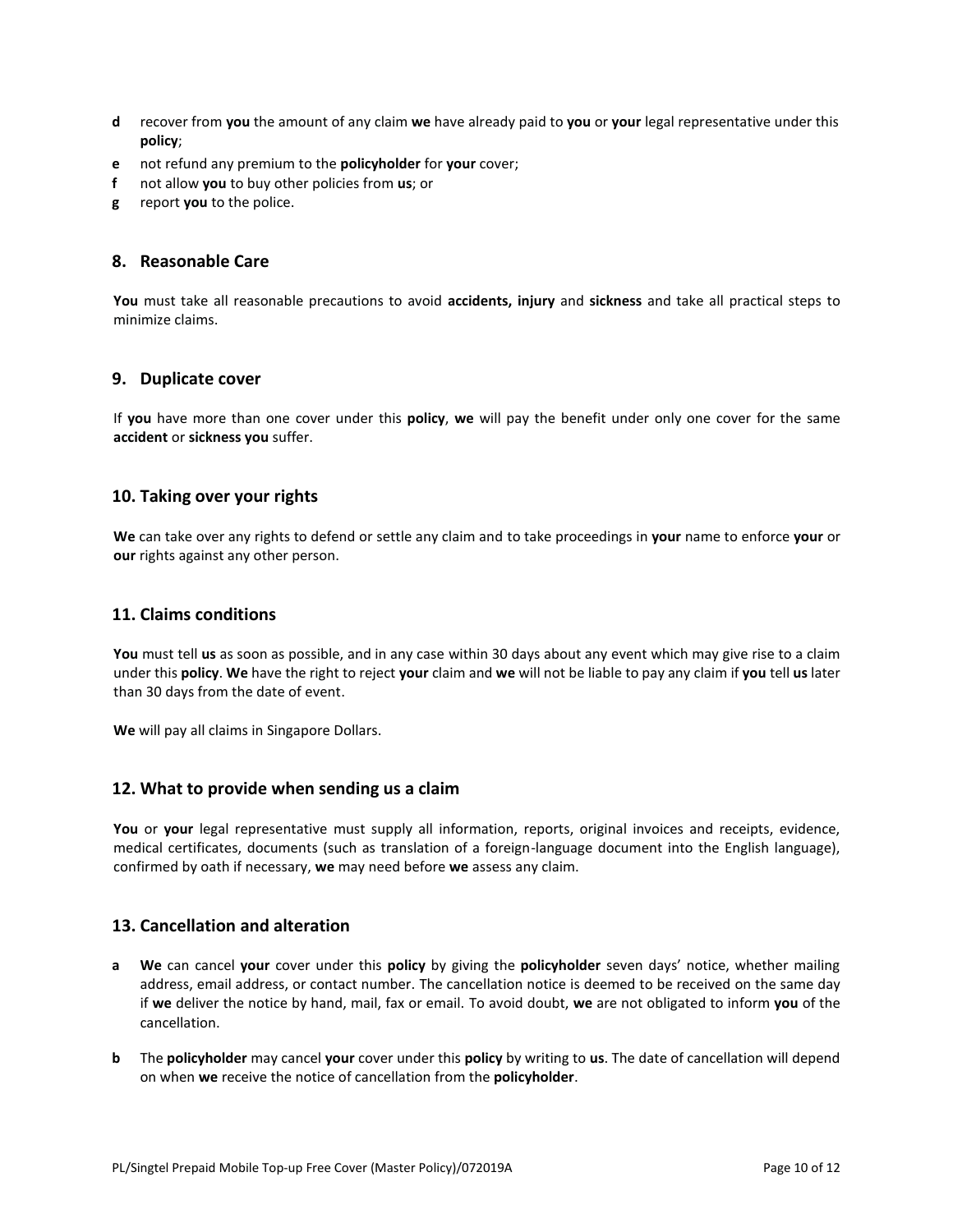- **c You** may cancel **your** cover under this **policy** by writing to **us**. The date of cancellation will depend on when **we**  receive the notice of cancellation from **you.**
- **d We** or the **policyholder** can cancel this **policy** by giving the other at least 3 months prior written notice. If the cancellation date of the **policy** is before the end of **your period of insurance**, **your** cover will end on the expiry date of the insurance cover.
- **e We** can make alterations to the **policy** with the agreement of the **policyholder**. If the alteration is made during **your period of insurance**, the alteration will not affect **your** existing cover.

### **14. Ending the insurance**

**Your** insurance cover will end immediately when:

- **a we** cancel **your** cover or this **policy** under general conditio[n 4,](#page-8-0) [6,](#page-8-1) [7,](#page-8-2) o[r 13;](#page-9-1)
- **b we** have paid 100% of the sum insured under [Section 1](#page-4-0)  [Accidental death](#page-4-0) or more than 50% of [Section 2](#page-4-1)  [Permanent disability;](#page-4-1) or
- **c you** no longer satisfy any of the eligibility requirements unless **we** have agreed in writing to continue cover.

When the **policy** ends under condition (a) or (b) above, **you** will not be eligible for any **policy** offering the same or similar benefits from **us**.

The **policy** will end immediately when the **policyholder** no longer satisfies the conditions set for the purchase of this **policy** unless **we** have agreed in writing to provide cover.

## **15. Excluding third party rights**

A person or company who is not covered by this **policy** has no right under the Contracts (Rights of Third Parties) Act (Chapter 53B) to enforce this **policy**.

## **16. Currency and interest**

All dollar amounts shown in the **policy** and **table of cover** are in Singapore dollars (S\$). **We** will not add interest to any amount **we** pay under this **policy**.

#### **17. Prohibited persons**

If **you** or any **relevant person** is found to be a **prohibited person**:

- **we** are entitled not to accept **your** application; and
- if any **policy** is issued, **we** are entitled to end the **policy**, not pay any benefit or not allow any transaction to be carried out under the **policy**. **We** will not refund any unutilised premium when the **policy** is ended.

**Our** decision in every respect of the above will be final.

The **policyholder** or **you** will need to inform **us** immediately if there is any change in any **relevant person's** identity, status or identity documents.